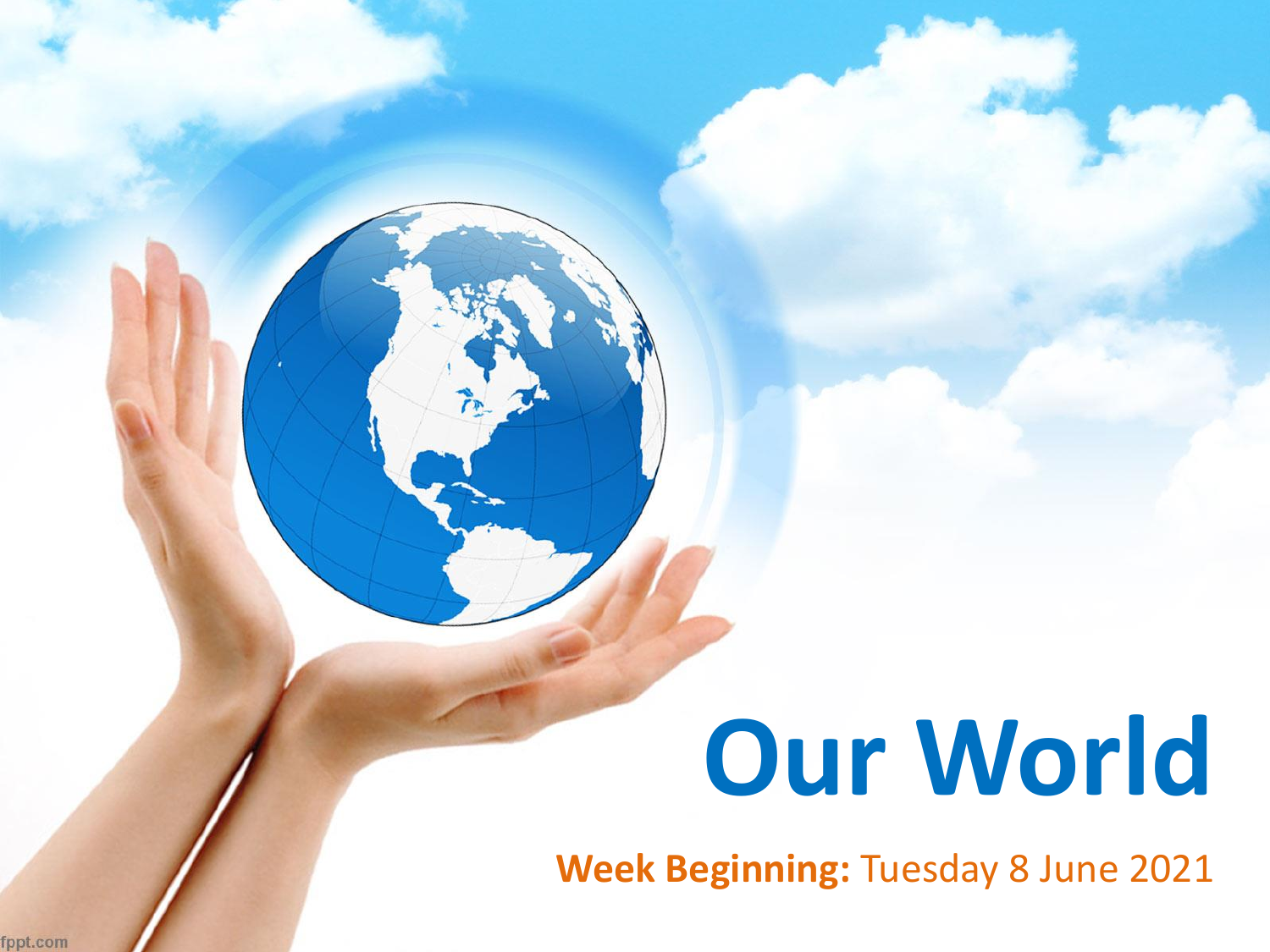**This Week in Our World…**

## This week the focus of **'Our World'** is World Oceans Day 2021.

The United Nations has designated 8 June as World Oceans Day. A day for humanity to celebrate the ocean.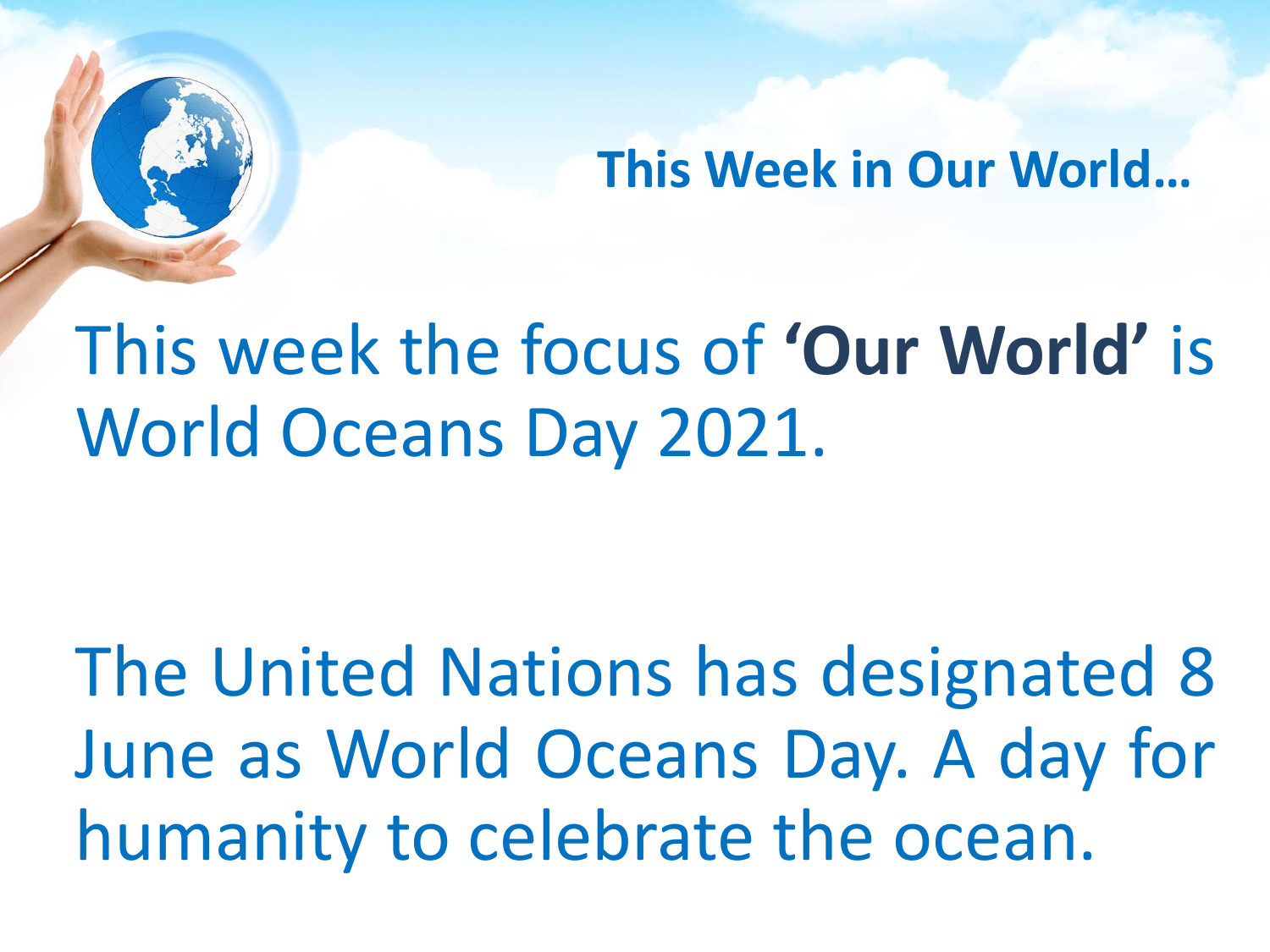

**The story so far…**

Oceans Day was first declared as 8 June, 1992 in Rio de Janeiro at the Global Forum, a parallel event at the United Nations Conference on Environment and Development (UNCED) which provided an opportunity for non-government organizations (NGOs) and civil society to express their views on environmental issues.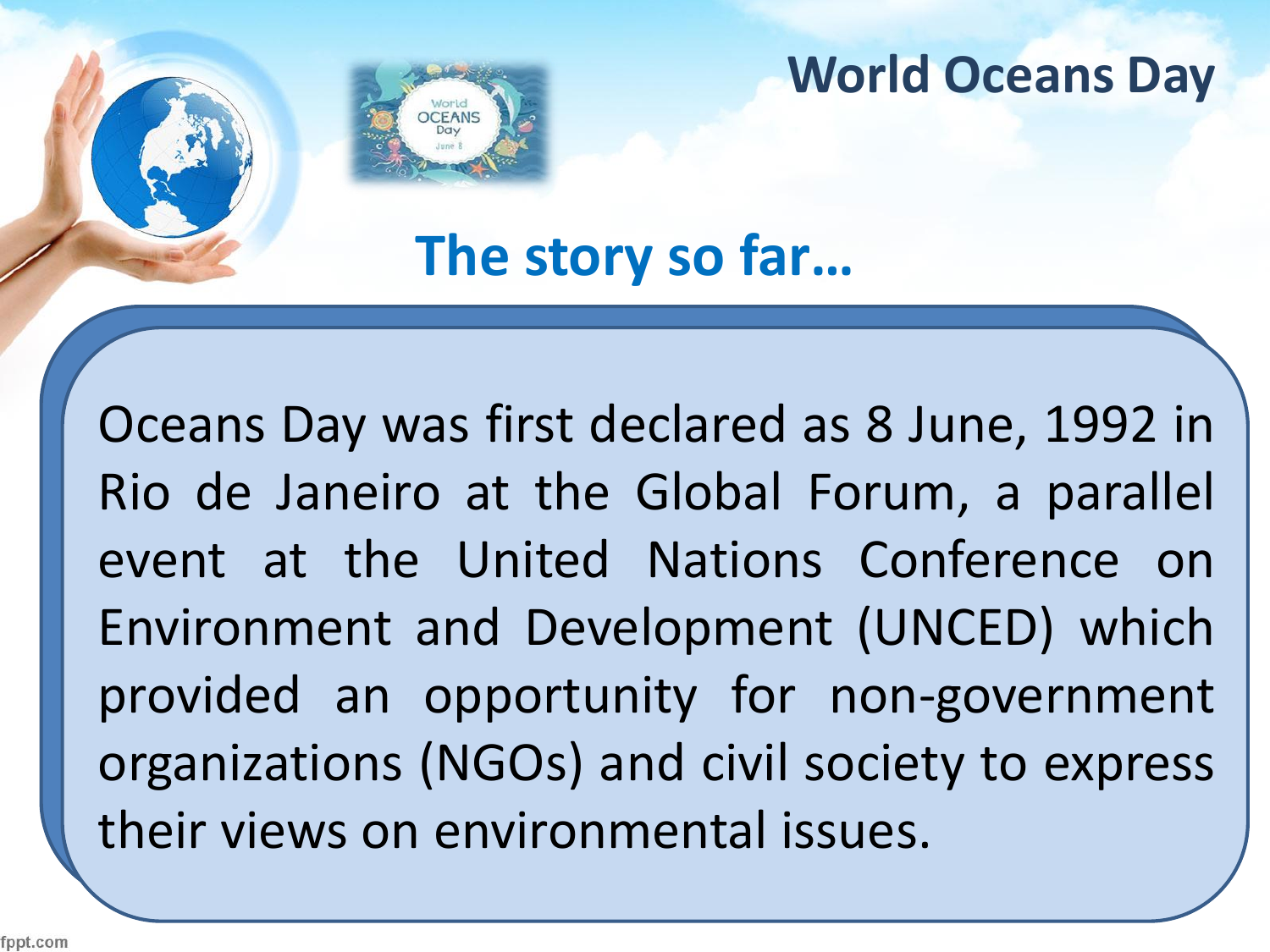Our oceans, our future world O<sub>Geans</sub> Day

**The story so far…**

The Declaration was inspired by an event organized on that day by the Oceans Institute of Canada and supported by the Canadian Government: "OCEANS DAY AT GLOBAL FORUM – THE BLUE PLANET". The programme featured international experts, opinion leaders and those in a position to speak for the oceans' contributions to sustaining the Blue Planet.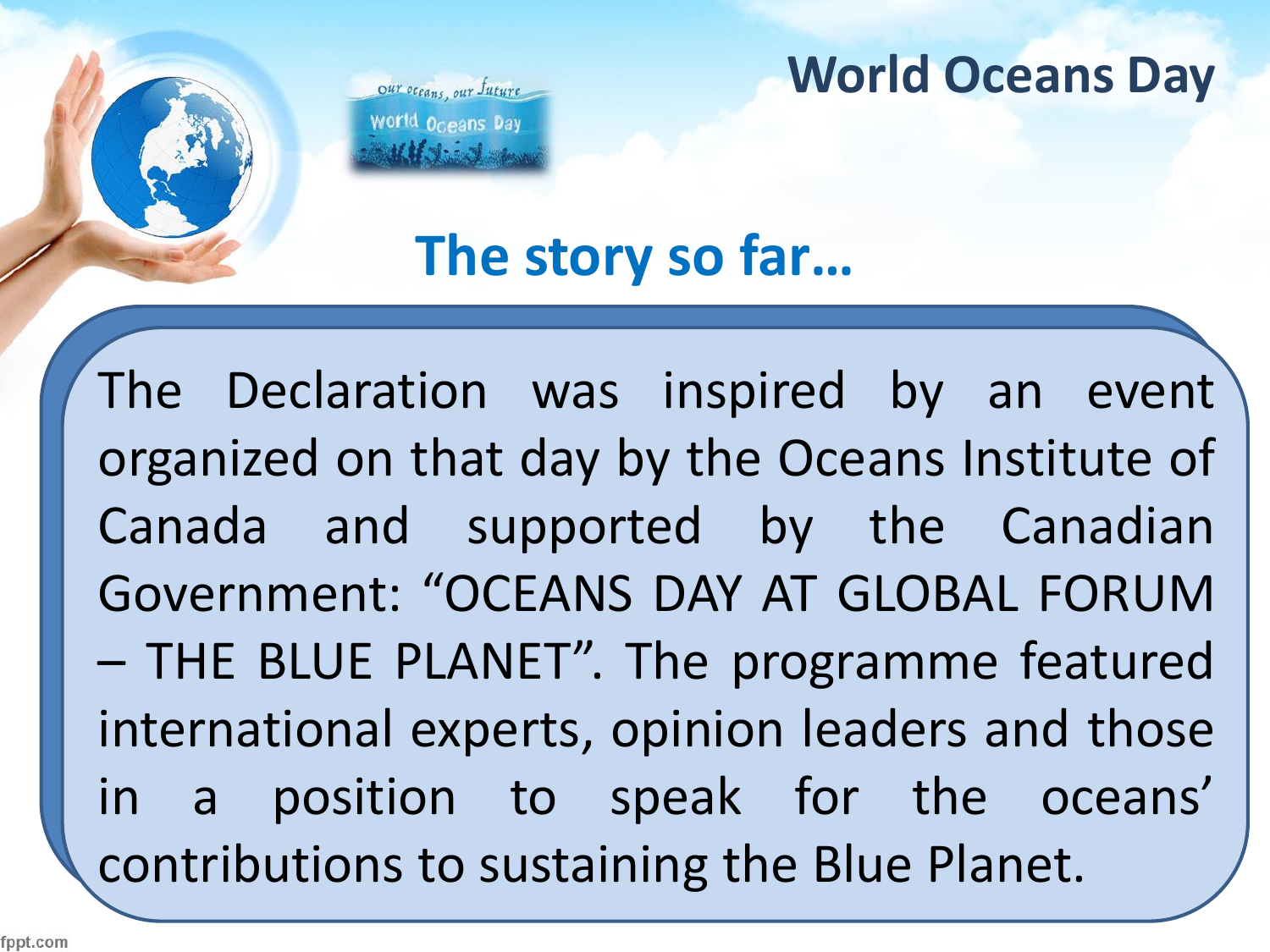

**2021**

The theme for World Oceans Day 2021 is 'The Ocean: Life and Livelihoods'. The events of this year will be virtual, as they were in 2020.

As the ocean is home to most of the earth's biodiversity, we as humans must create a new balance and build a connection that is inclusive, innovative, and useful for the ocean and the life inside it.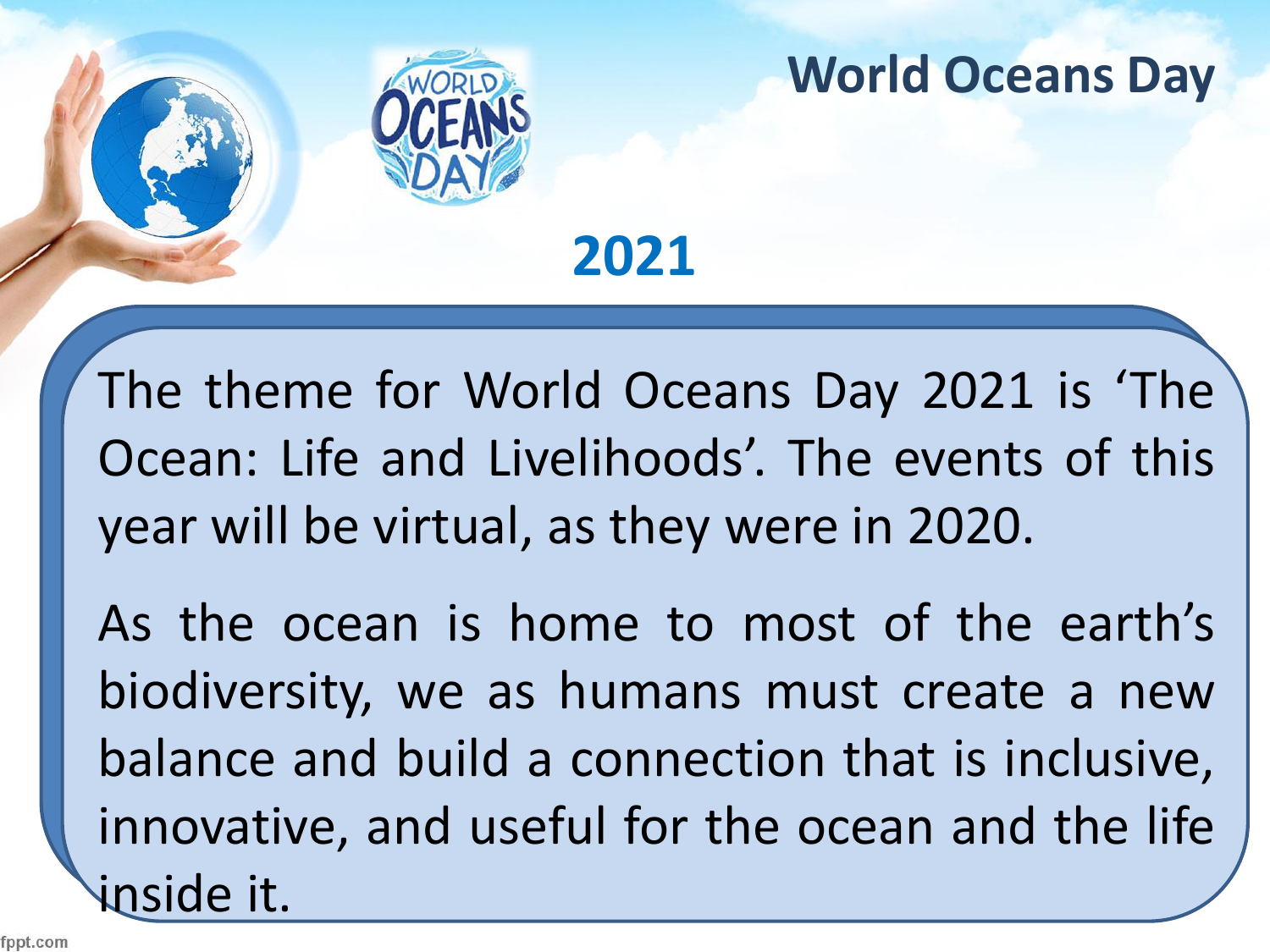## **2021**

Deeans Di

The oceans cover approximately 70 percent of the earth's surface, including plants, animals, and other organisms. The oceans provide 50 percent of the planet's oxygen.

While the government needs to implement laws to save our blue planet, the responsibility also falls on all people to adhere to them and contribute to safeguarding the water bodies that surround our planet.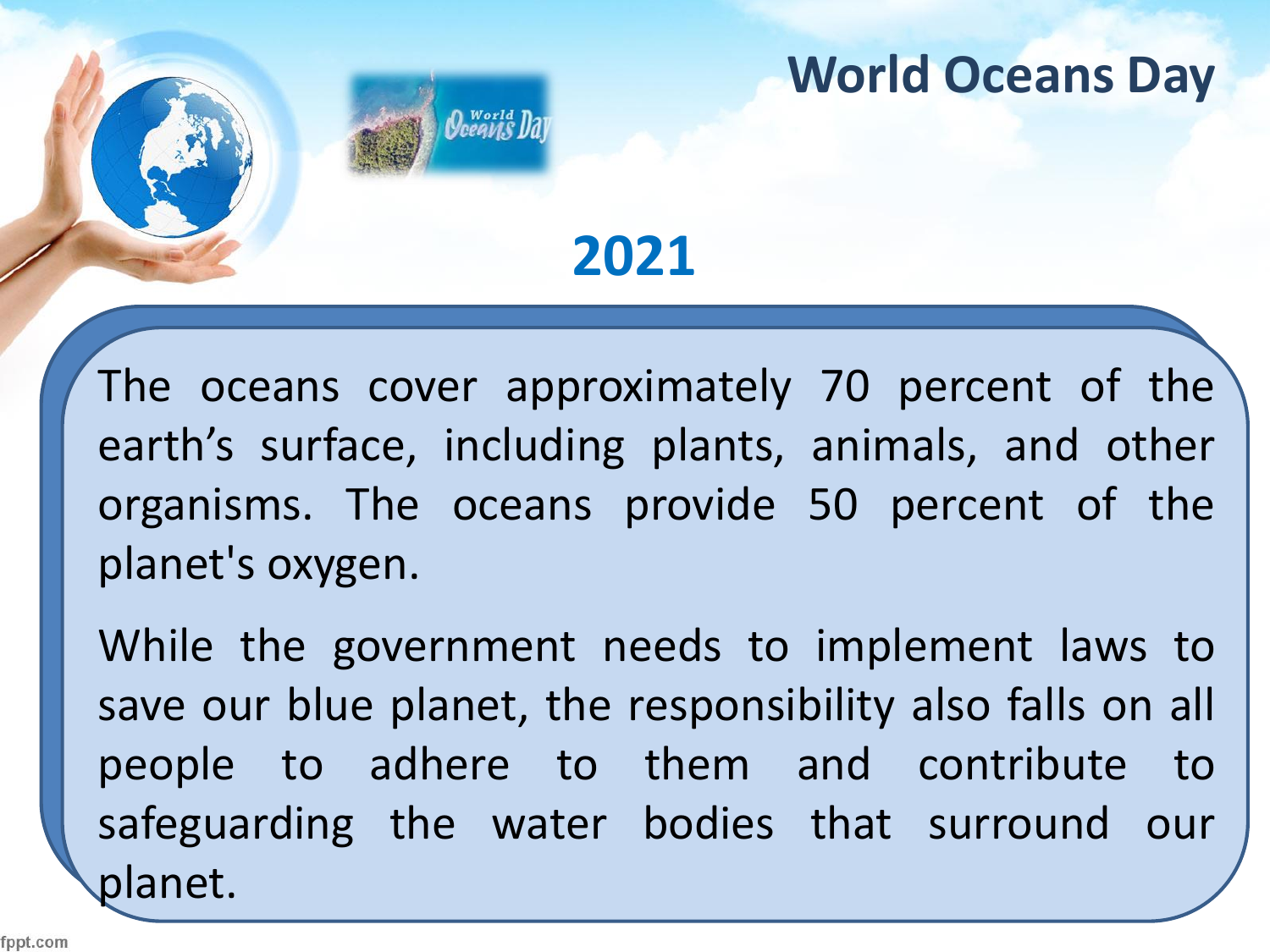

## **Article of the Week**

## **Article 40**

**Continuing our Rights Respecting work and looking at different Articles, this week's article links with children and the law**

#### **Article 40 (juvenile justice**

A child accused or guilty of breaking the law must be treated with dignity and respect. They have the right to legal assistance and a fair trial that takes account of their age. Governments must set a minimum age for children to be tried in a criminal court and manage a justice system that enables children who have been in conflict with the law to reintegrate into society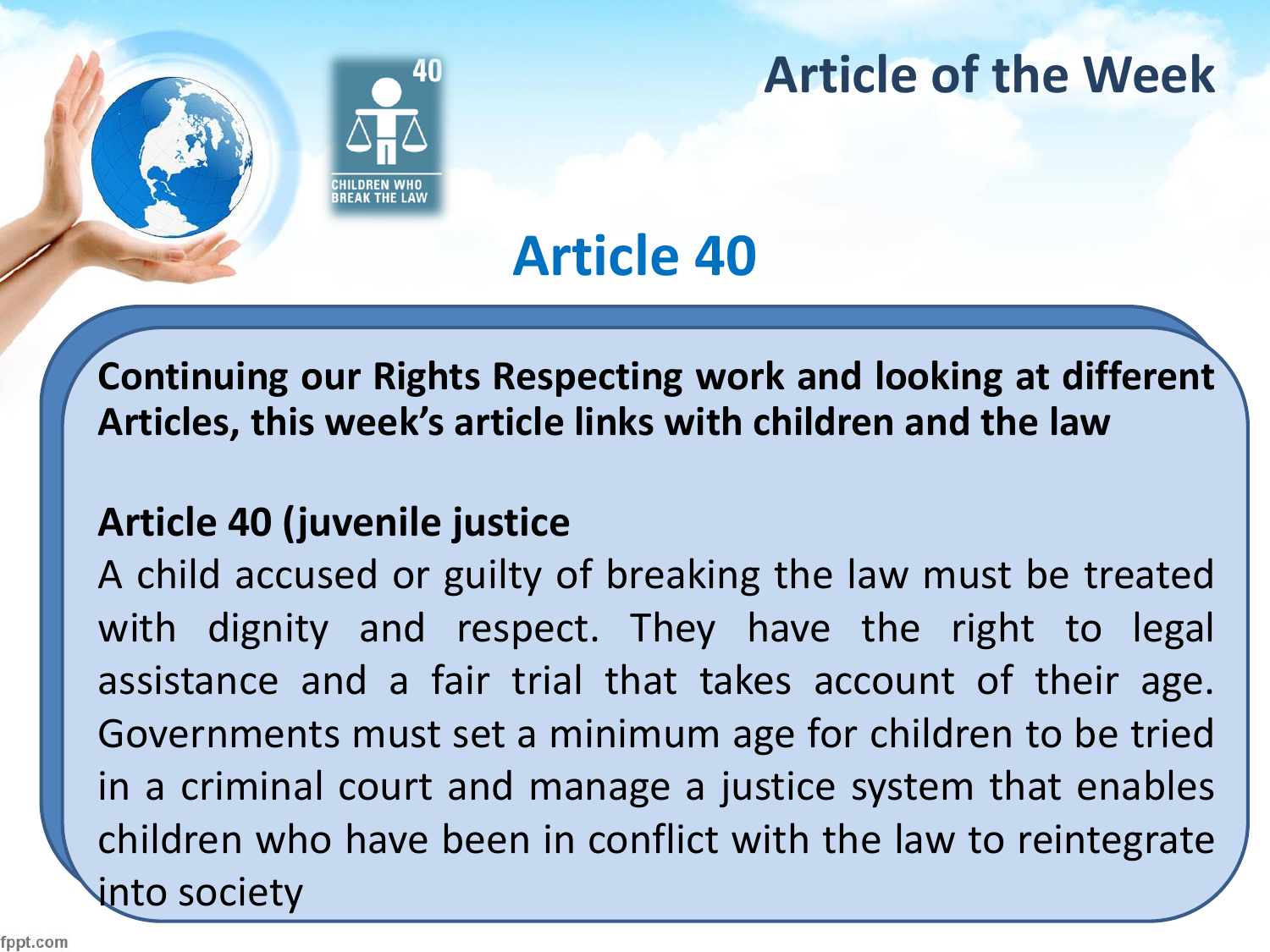

## **Article of the Week**

## **Article 40**

#### **Activity: Discuss as a class**

Think about the duty bearers who help you.

If a child has done something seriously wrong and is in trouble with the police what support do you think they would need?

Who could help them and provide advice?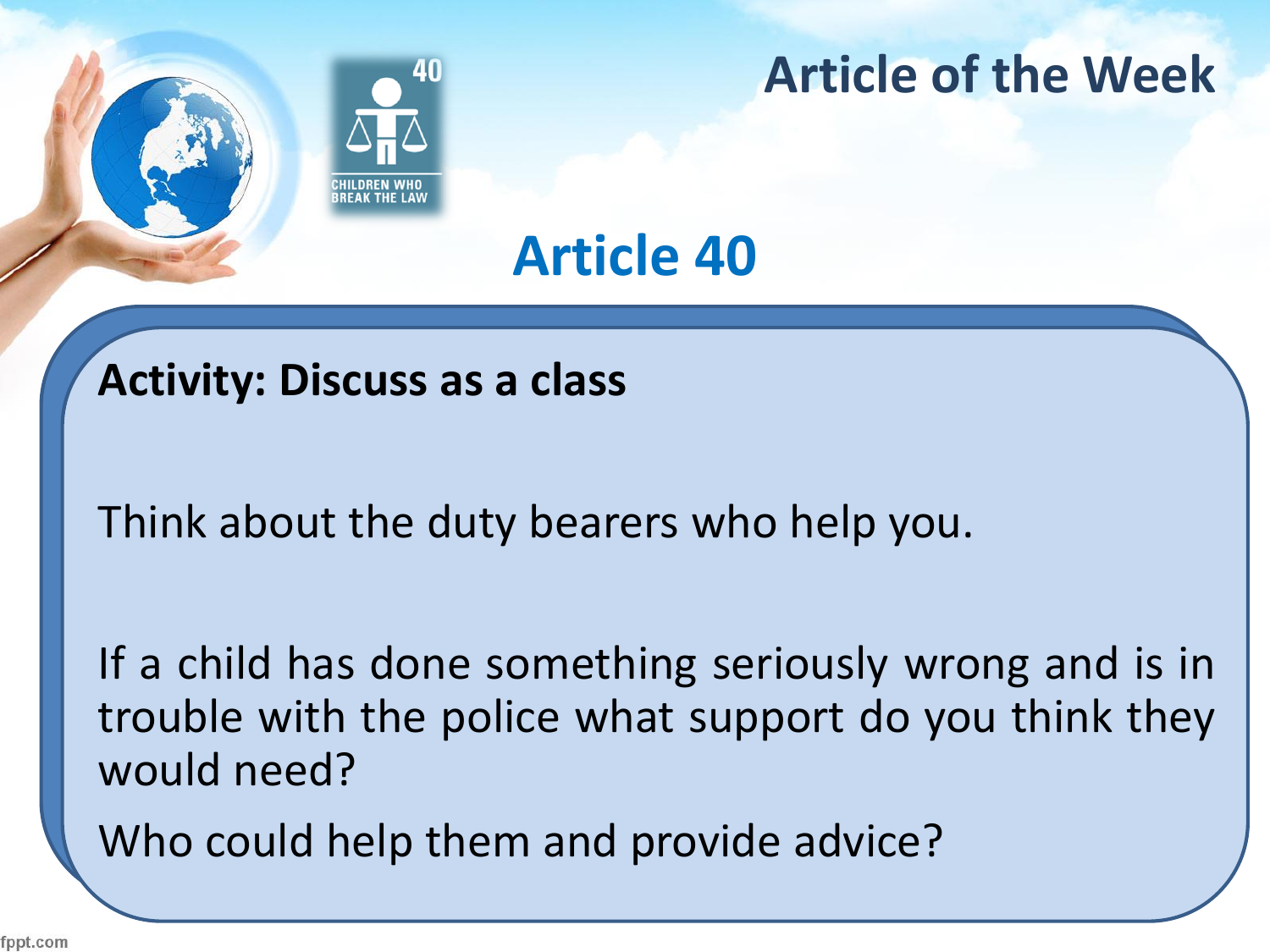## **Vocabulary Focus**





#### **Implement**

**Verb –** to put (a decision, plan, agreement, etc.) into effect **Noun –** a tool, utensil, or other piece of

equipment that is used for a particular purpose